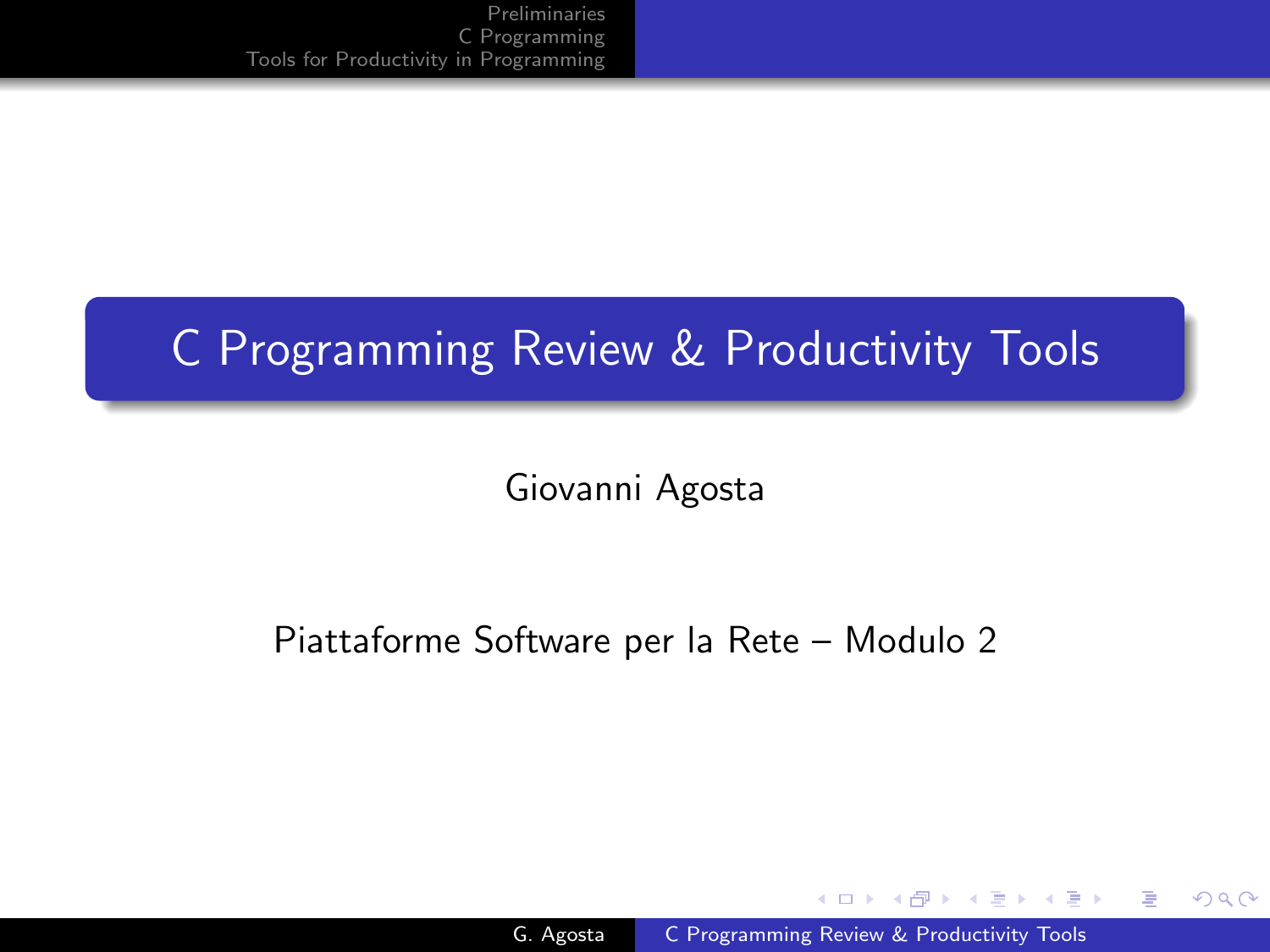# **Outline**



- 2 [C Programming](#page-4-0)
	- **[Function Pointers](#page-4-0)**
	- [Data Types and Qualifiers](#page-6-0)
	- [Variadic Functions](#page-9-0)
- 3 [Tools for Productivity in Programming](#page-10-0)
	- **[Build Automation](#page-12-0)**
	- **[Code Versioning](#page-15-0)**
	- **•** [Debugging](#page-16-0)

 $\leftarrow$ 

 $\lambda$   $\lambda$   $\lambda$ 

 $\sim$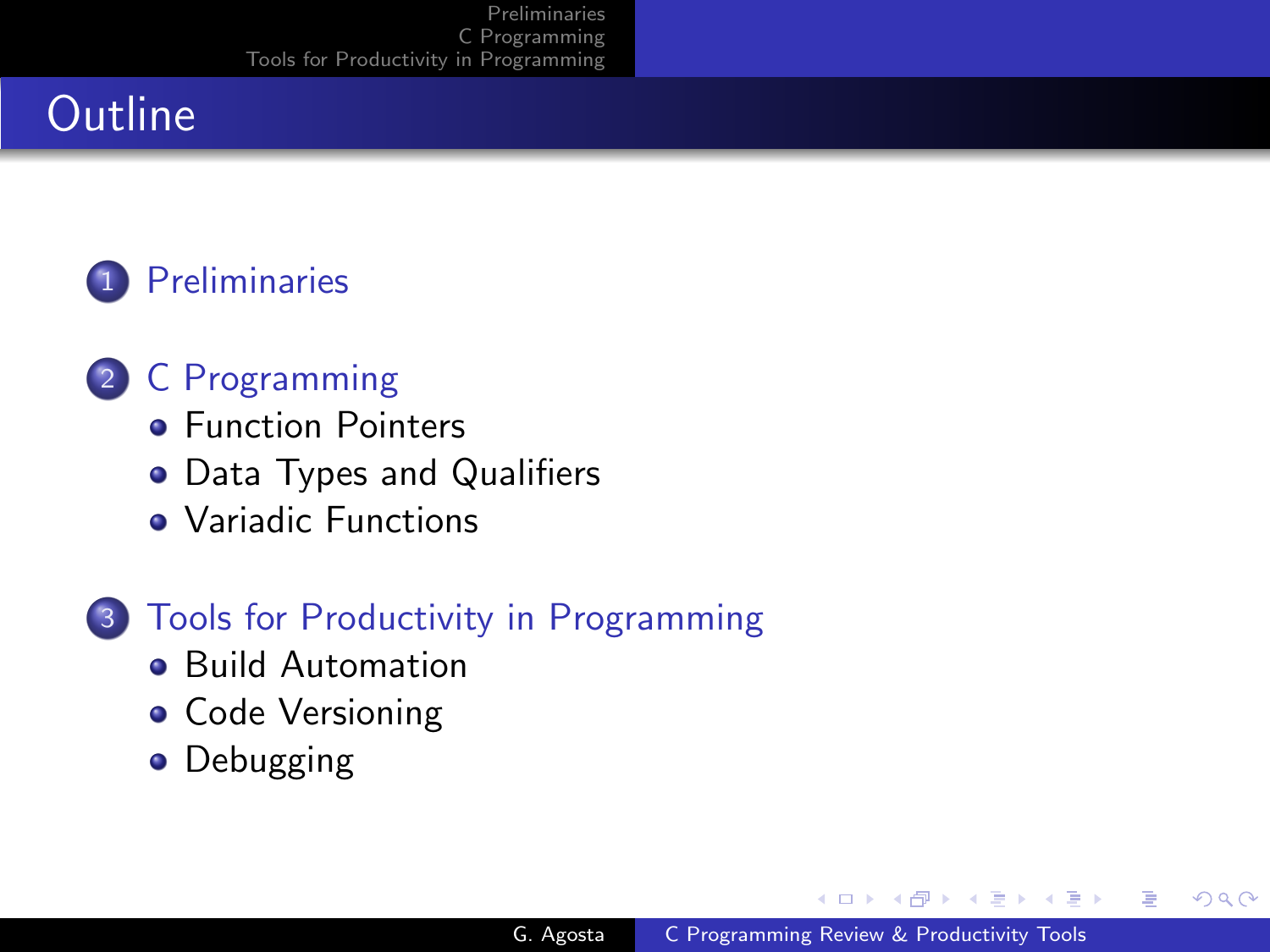# **Preliminaries**

## What are we looking at in this course?

- Using TCP/IP in application software
- **The Client-Server model**
- Concurrent processing
- Application protocols
	- standard: remote login, file transfer, email, etc.
	- o non-standard
	- using standard protocols for non-standard uses: telnet towel.blinkenlights.nl

<span id="page-2-0"></span> $\mathcal{A}$  and  $\mathcal{A}$  in the set of  $\mathcal{A}$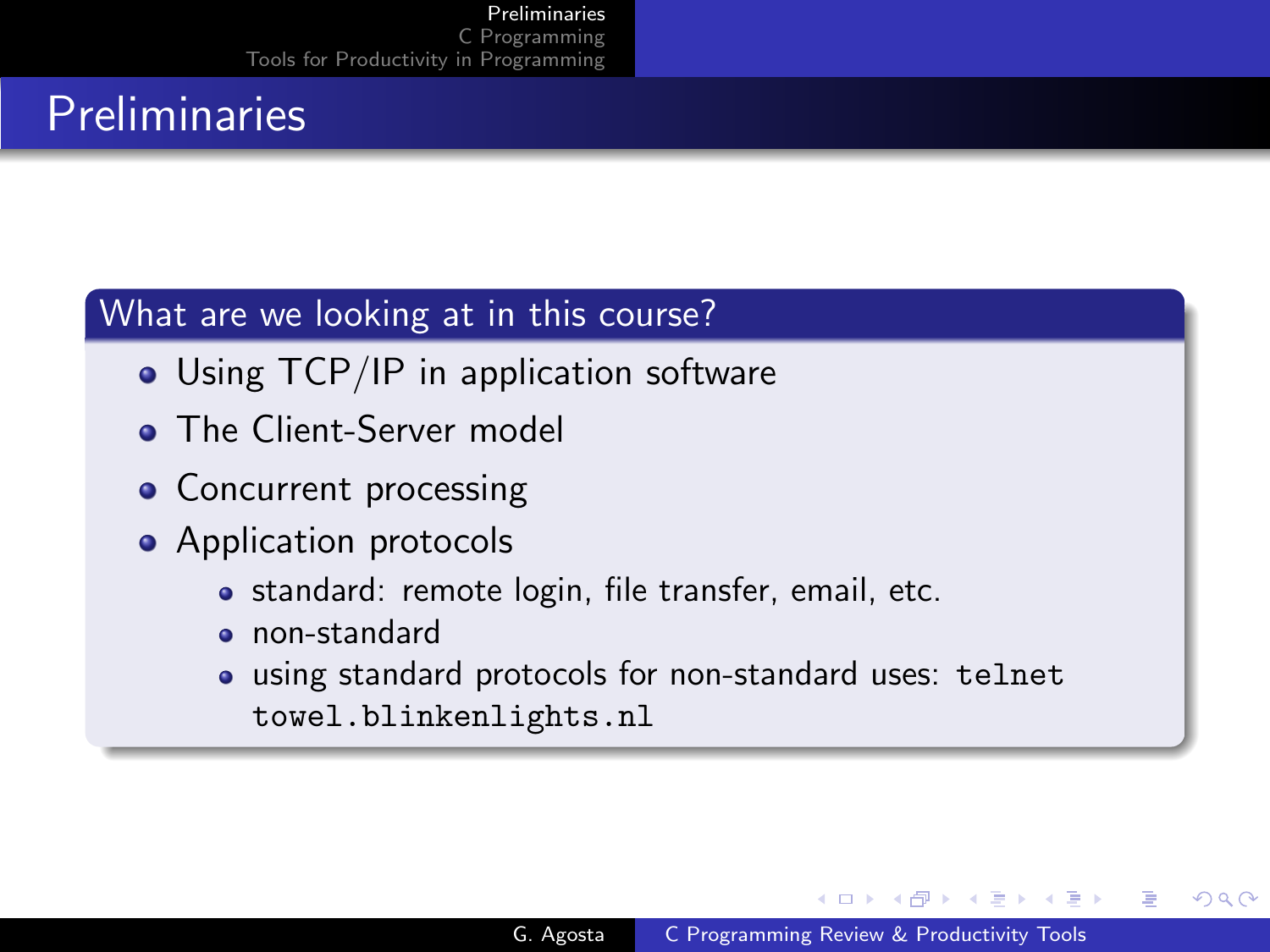# **Preliminaries**

#### What are we looking at in this course?

- Using TCP/IP in application software
- **The Client-Server model**
- Concurrent processing
- Application protocols

#### But we need some preliminary skills

- C programming
- Shell scripting
- Programming productivity tools (make, gdb)

4 17 18

- ④ 伊 ト ④ ヨ ト ④ ヨ ト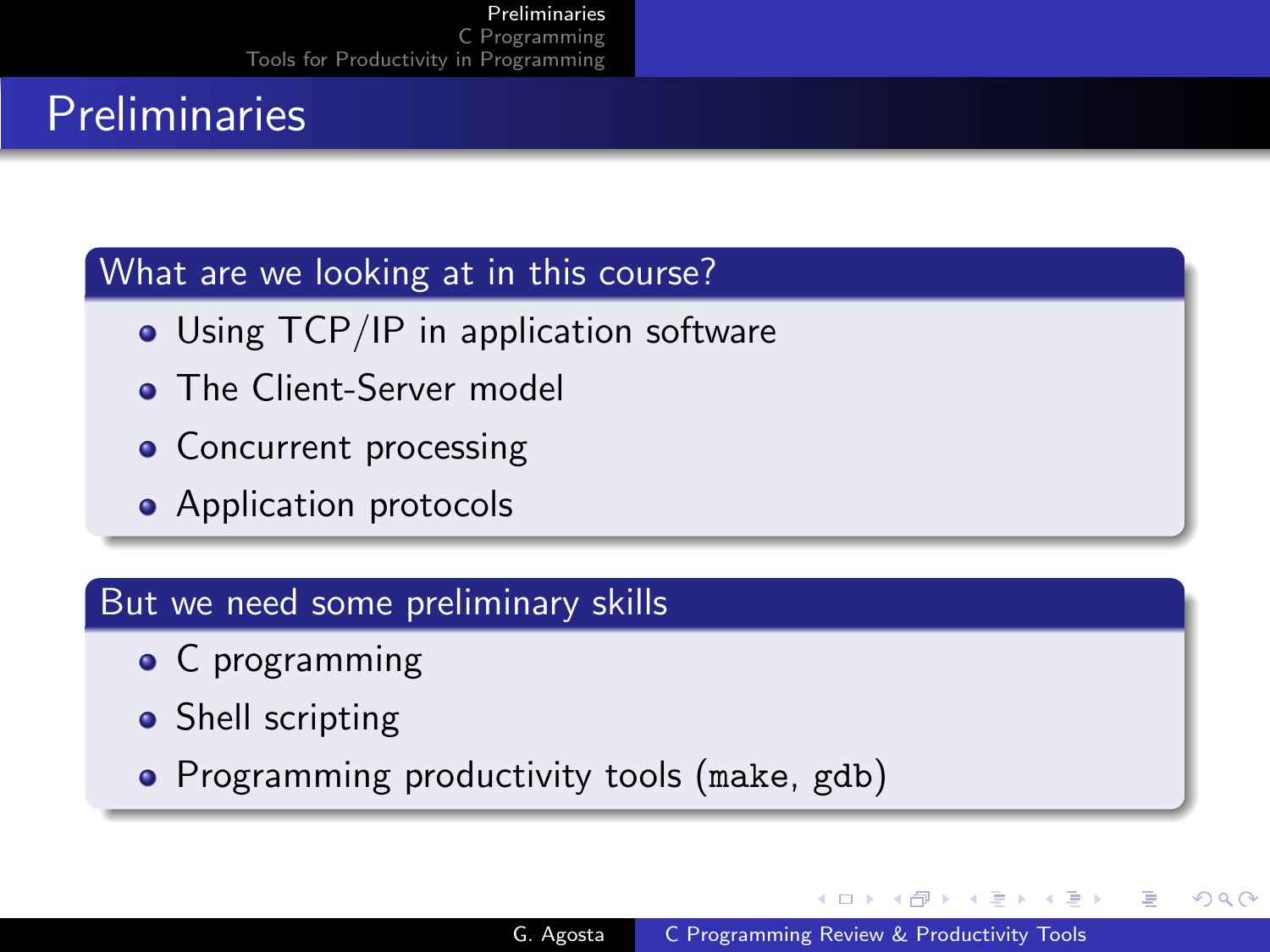[Function Pointers](#page-4-0) [Data Types and Qualifiers](#page-6-0) [Variadic Functions](#page-9-0)

# Function Pointers **Overview**

## **Generalities**

- Functions are not variables, per se
- But, you can declare function pointers

## A first example

```
int plus (int a, int b) { return a+b; }
int apply (int x, int y,
          int (*funct) (int, int)) {
    return funcptr(x, y);
}
```
<span id="page-4-0"></span>∢ロト ∢母ト ∢目ト ∢目ト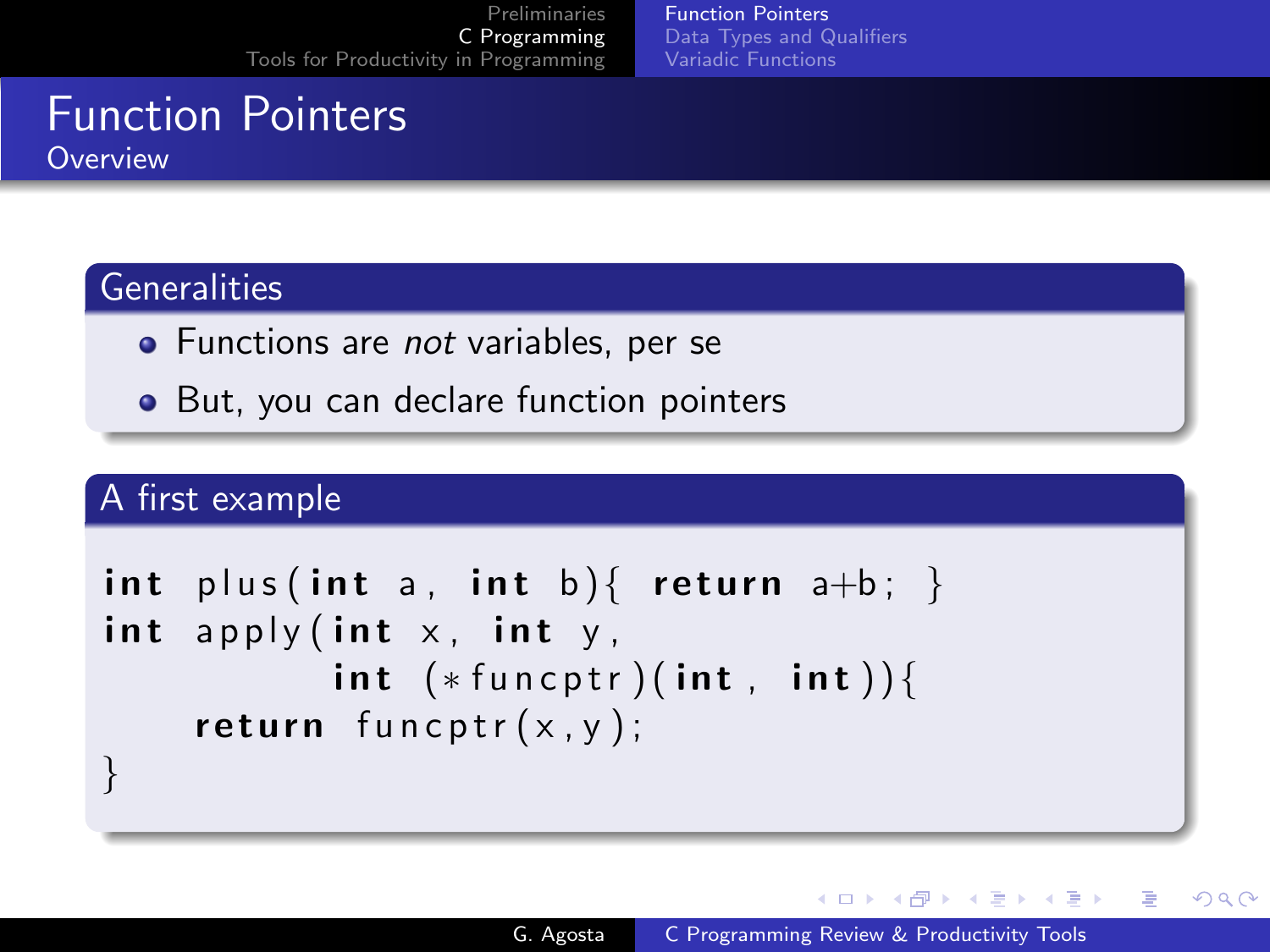[Function Pointers](#page-4-0) [Data Types and Qualifiers](#page-6-0) [Variadic Functions](#page-9-0)

# Function Pointers Usage

- **Switch-like constructs**
- **•** Generic functions
- **•** Callbacks
- **o** calc.c.
- **o** qsort.c
- o obj.c

Let's have a look at these examples...

メロメ メ母メ メミメ メミメ

つくへ

э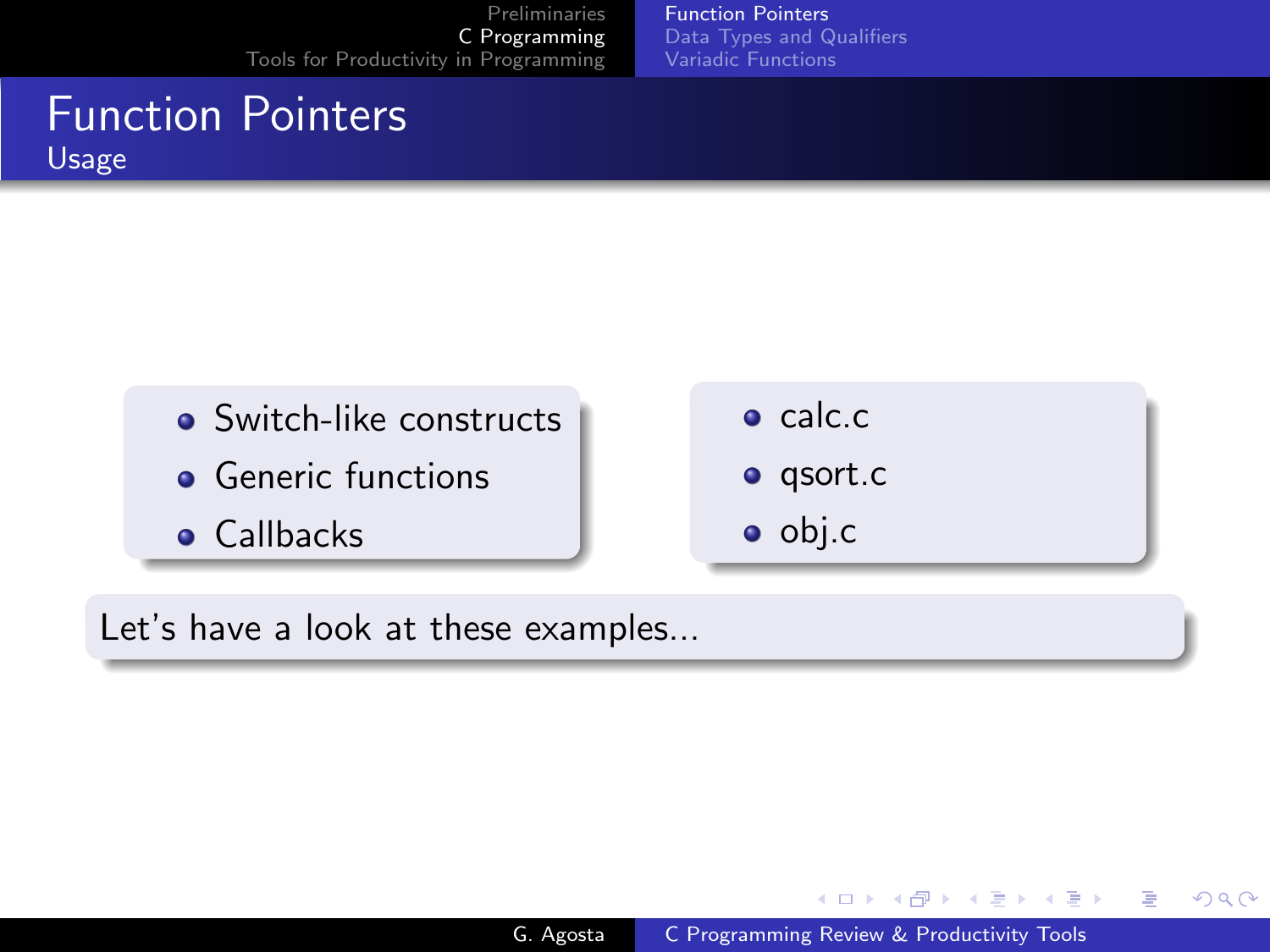<span id="page-6-0"></span>[Function Pointers](#page-4-0) [Data Types and Qualifiers](#page-6-0) [Variadic Functions](#page-9-0)

# Data Types and Qualifiers Unions

## What

- A type for representing multiple types
- Forces alignment to the longest type

## Why

Need fixed size structures with variable content

### Example

```
typedef union \{char chr;
  int itg;
  char *str;
  = d a t a \pm
```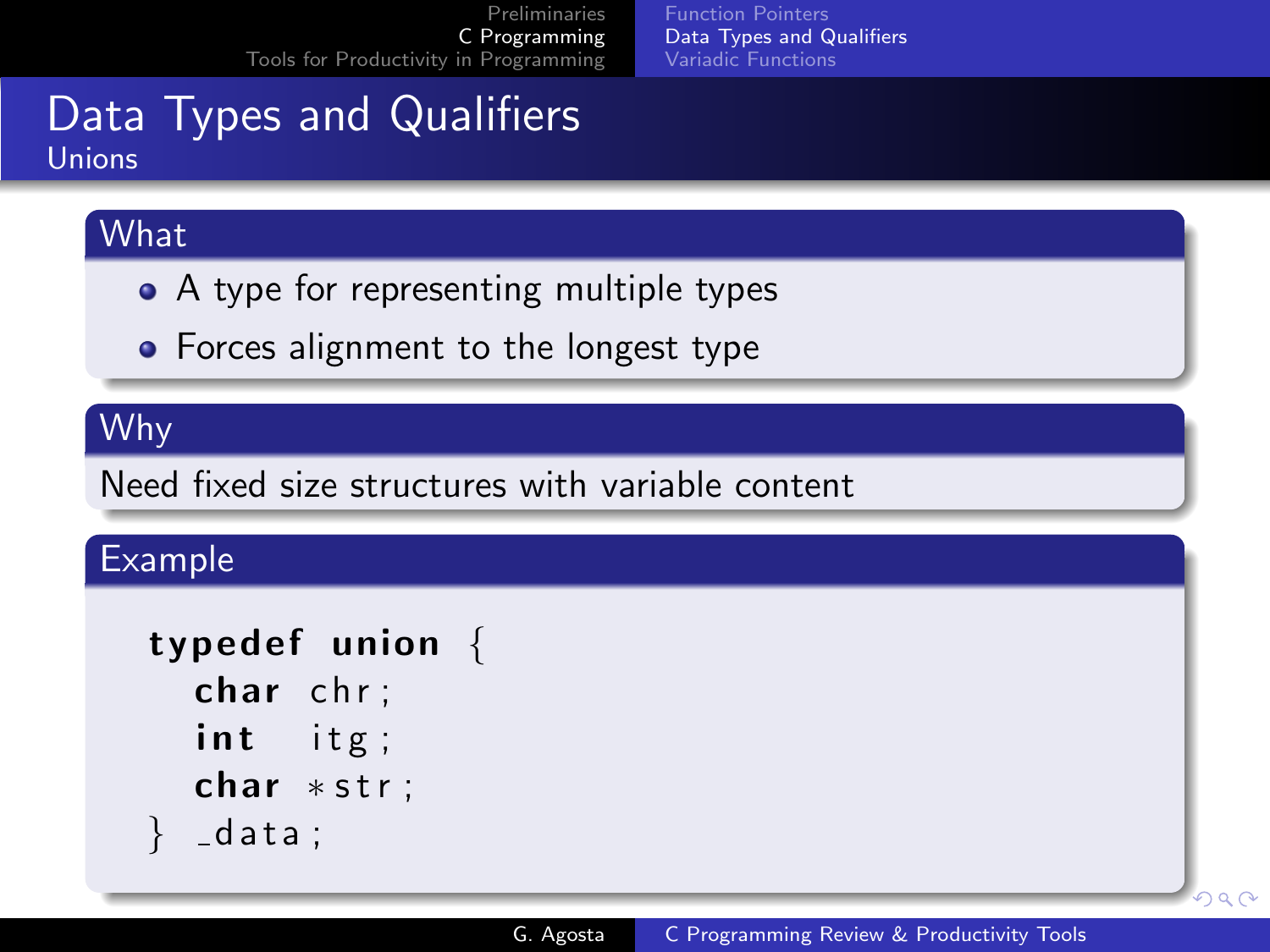[Function Pointers](#page-4-0) [Data Types and Qualifiers](#page-6-0) [Variadic Functions](#page-9-0)

# Data Types and Qualifiers Type Qualifiers

## Volatile

- Forces all accesses to be in memory
- Needed when the compiler may be unaware of external accesses to a variable

## volatile int a:

### Const

• The variable is considered read-only by the compiler

$$
const \text{ int } a = 1;
$$

∢ロト ∢母ト ∢ヨト ∢ヨト

э

 $\Omega$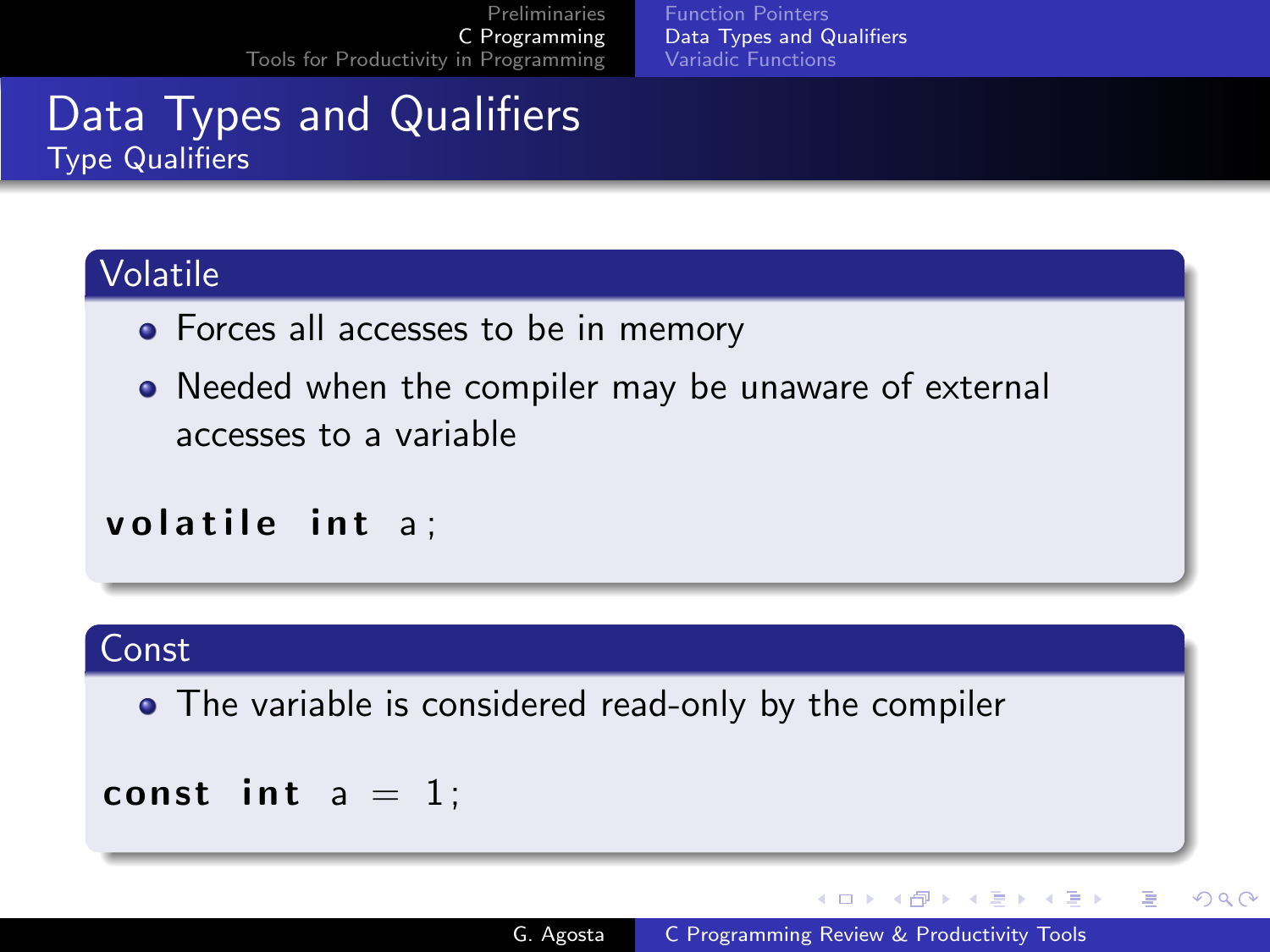[Function Pointers](#page-4-0) [Data Types and Qualifiers](#page-6-0) [Variadic Functions](#page-9-0)

# Data Types and Qualifiers Storage Class Specifiers

#### auto

- **Standard automatic variable**
- **register**: subclass where address cannot be taken

#### static

- Applied to variables: variable persist between function calls
- Applied to functions: function is not seen outside the compilation unit

#### extern

- Applied to variables: variable declared outside the function
- Applied to functions: function defined in another compilation unit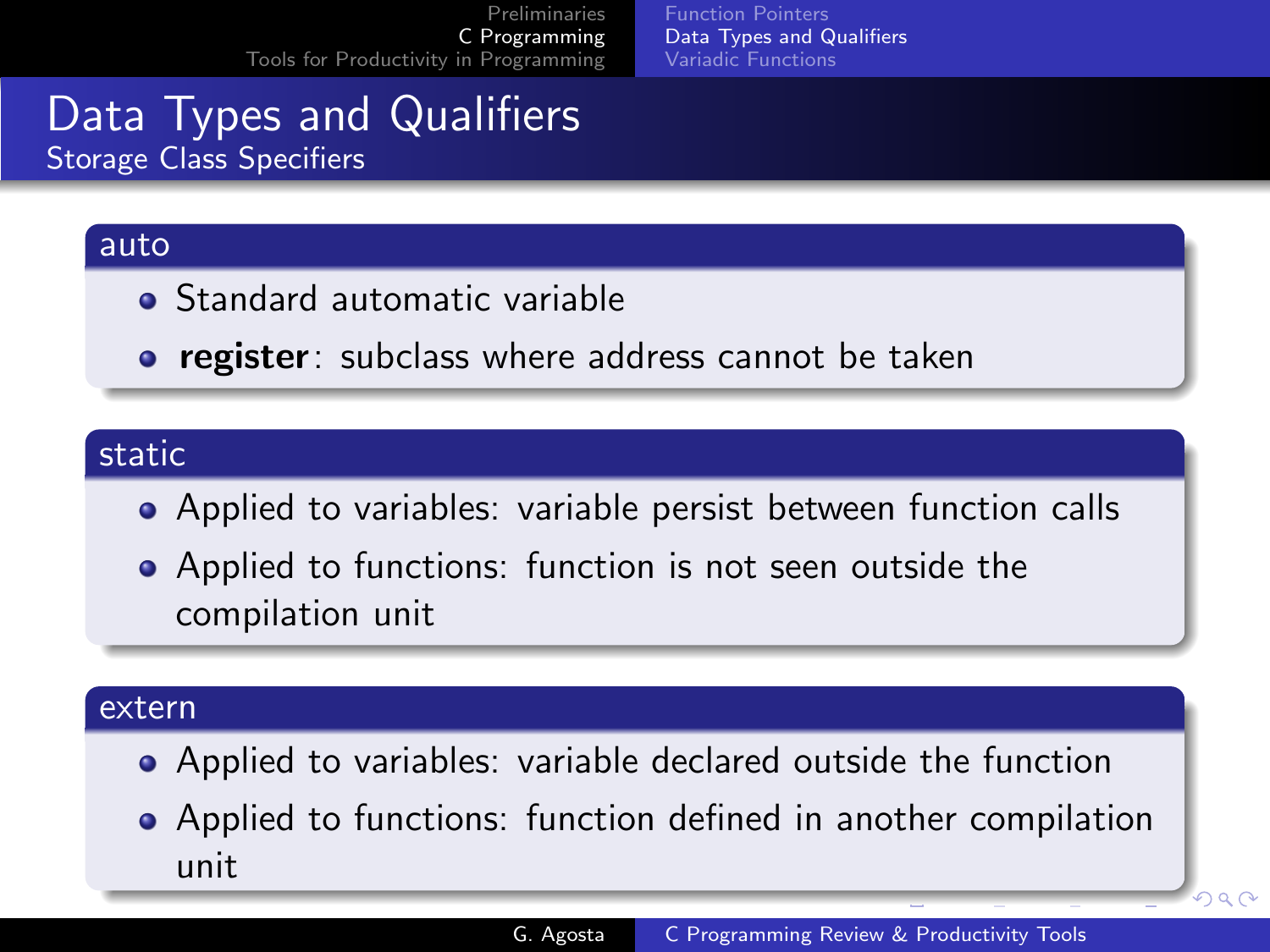[Function Pointers](#page-4-0) [Data Types and Qualifiers](#page-6-0) [Variadic Functions](#page-9-0)

## Variadic Functions Handling variable parameters in C

#### stdarg.h

Defines the following macros:

- va $\mathsf{list} : \mathsf{data}$  type
- void va\_start (va\_list args, last): initialize scanning, starting from parameter last
- void va\_end( va\_list args): end scanning
- type va\_arg( va\_list args, type): get next argument, casting to type type

<span id="page-9-0"></span>イロト イ母 トイヨ トイヨ トー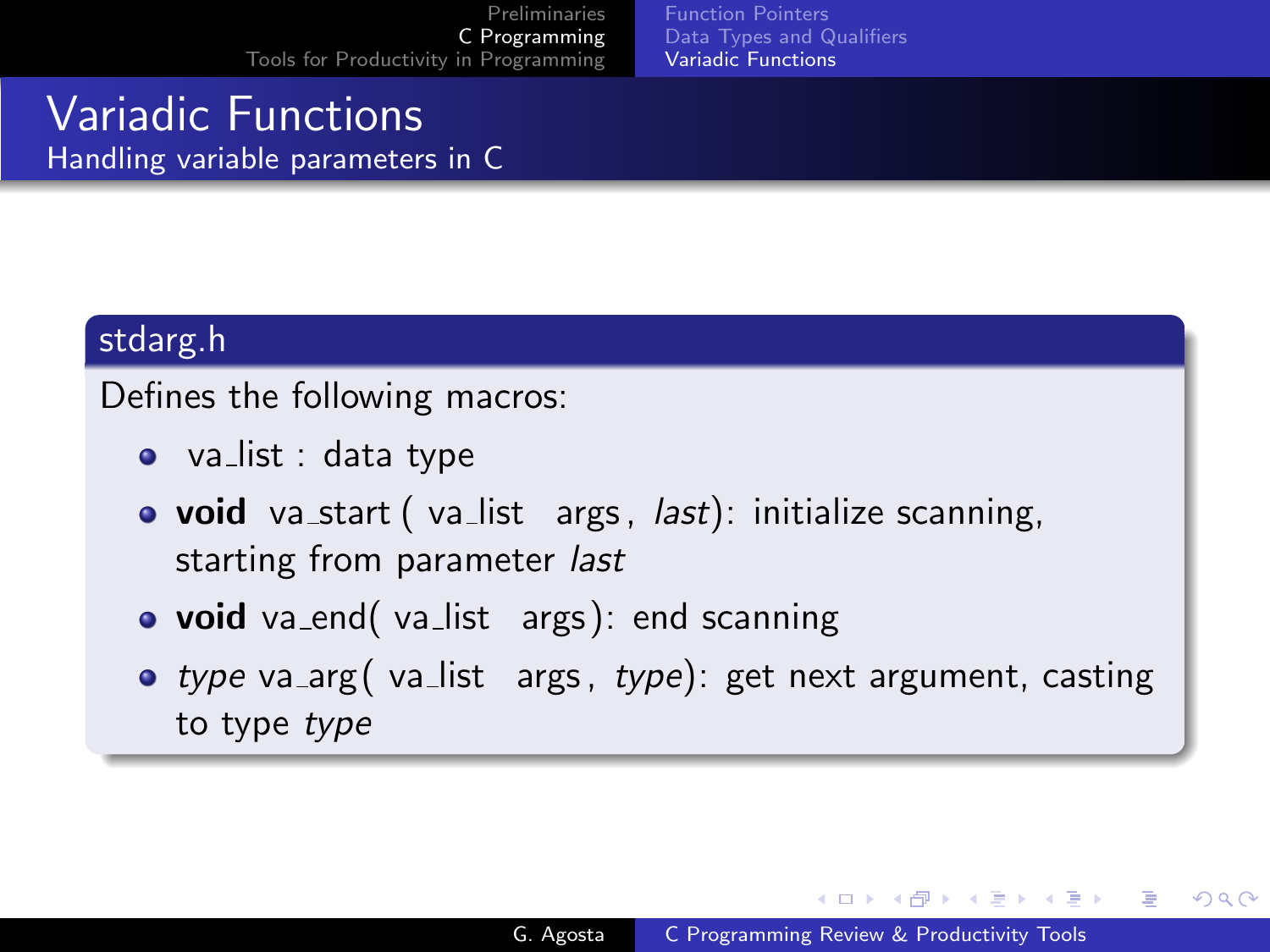[Build Automation](#page-12-0) [Code Versioning](#page-15-0)

# Tools for Productivity in Programming

#### Tasks

- Compiling
- **•** Building
- Versioning
- Debugging

There are several solutions for each task!

メロメ メ母メ メミメ メミメ

э

<span id="page-10-0"></span>つくへ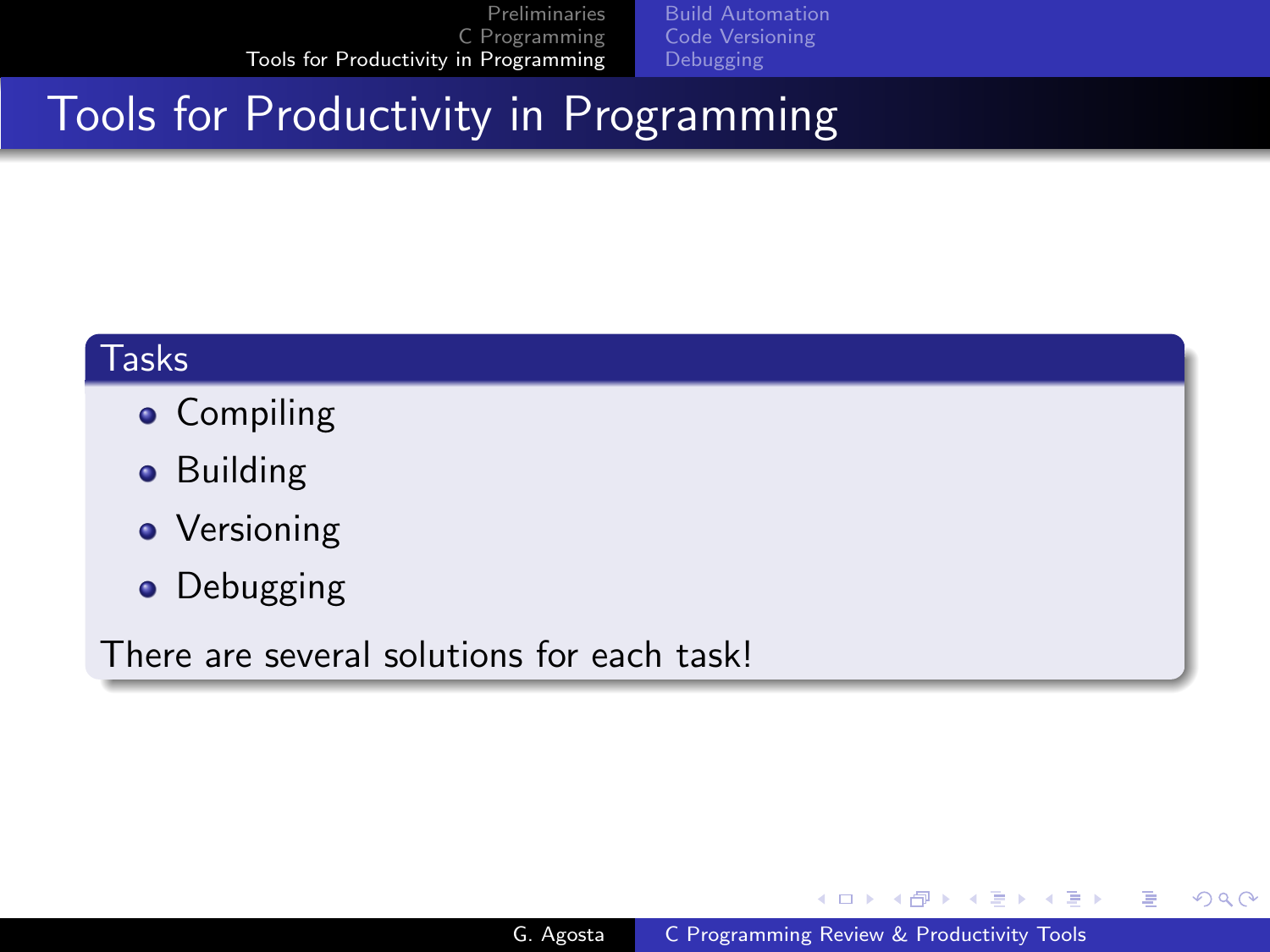[Build Automation](#page-12-0)

# Tools for Productivity in Programming

## **Solutions**

- Compiling: gcc, icc
- Building: make, SCons, autoconf, CMake
- Versioning: mercurial, git, svn, cvs
- Debugging: gdb, idb

We focus on the GNU tools

メロメ メ母メ メミメ メミメ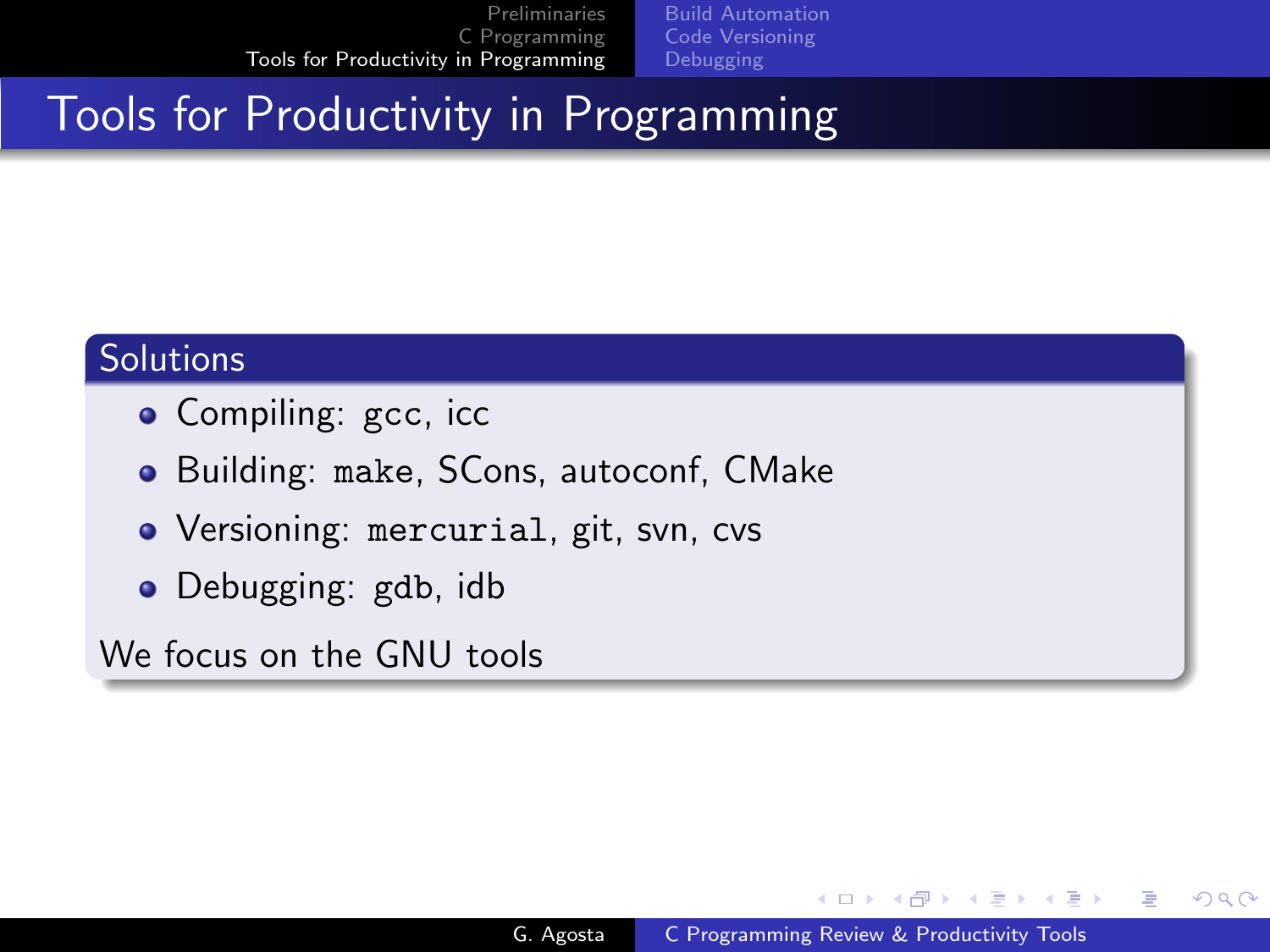[Build Automation](#page-12-0) [Code Versioning](#page-15-0)

# Building GNU make

# GNU make Basics

- **•** Variables
- Rules
- Patterns, wildcards and much more

Today, we will look at a few basics only!

イロン イ何ン イヨン イヨン

 $299$ 

<span id="page-12-0"></span>э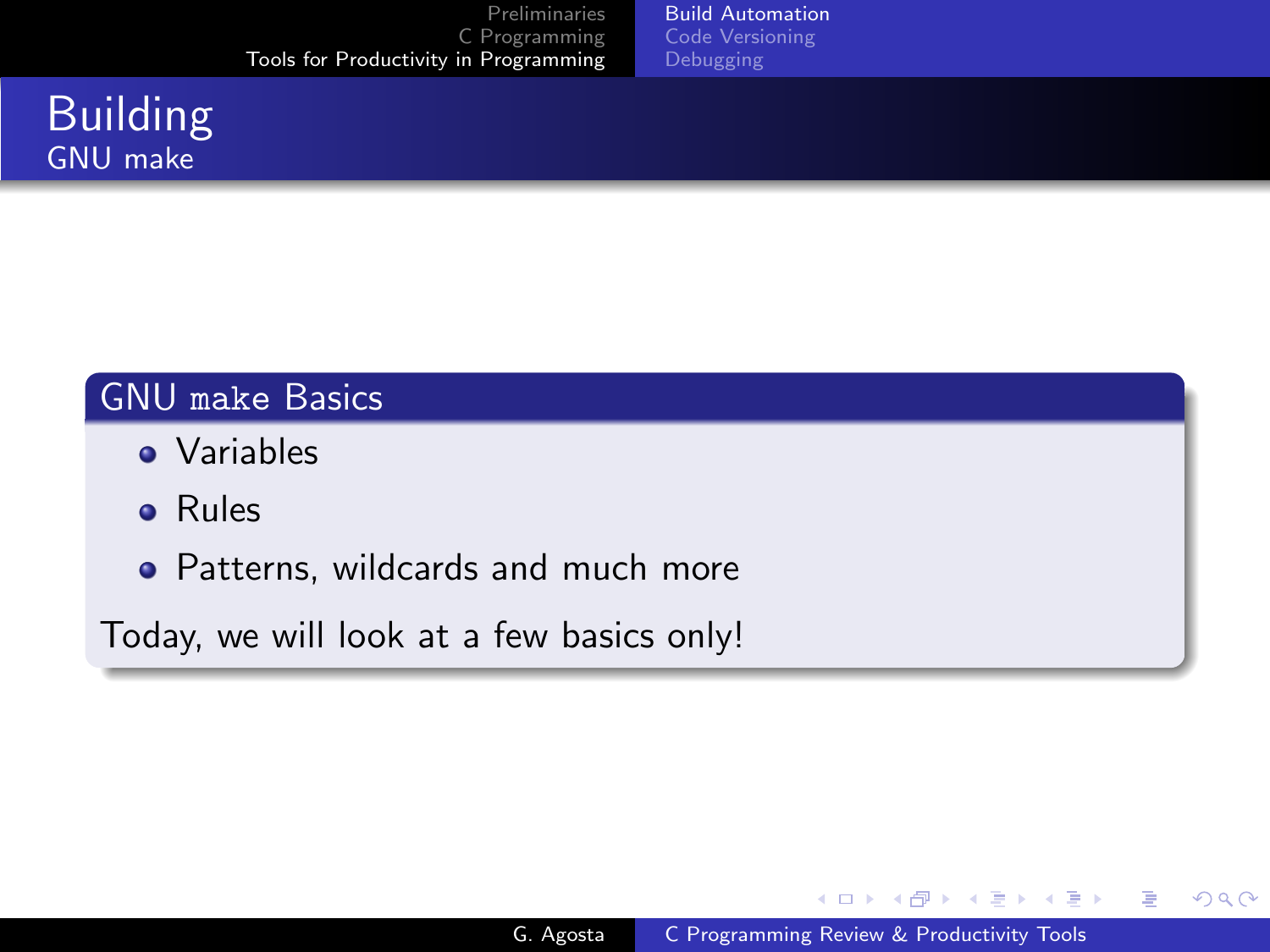[Build Automation](#page-12-0)

# Building GNU make

### Automatic Variables

- \$@ The file name of the target
- \$< The name of the first prerequisite
- \$? The names of all prerequisites newer than the target
- \$ˆ The names of all prerequisites
- $$+$  Like above, but keeps duplicates

#### Variable definition

objects  $=$   $*$ .o objects  $:=$  \$(wildcard  $*$ .o)

∢ ロ ▶ ( 伊 ) ( ミ ) ( ミ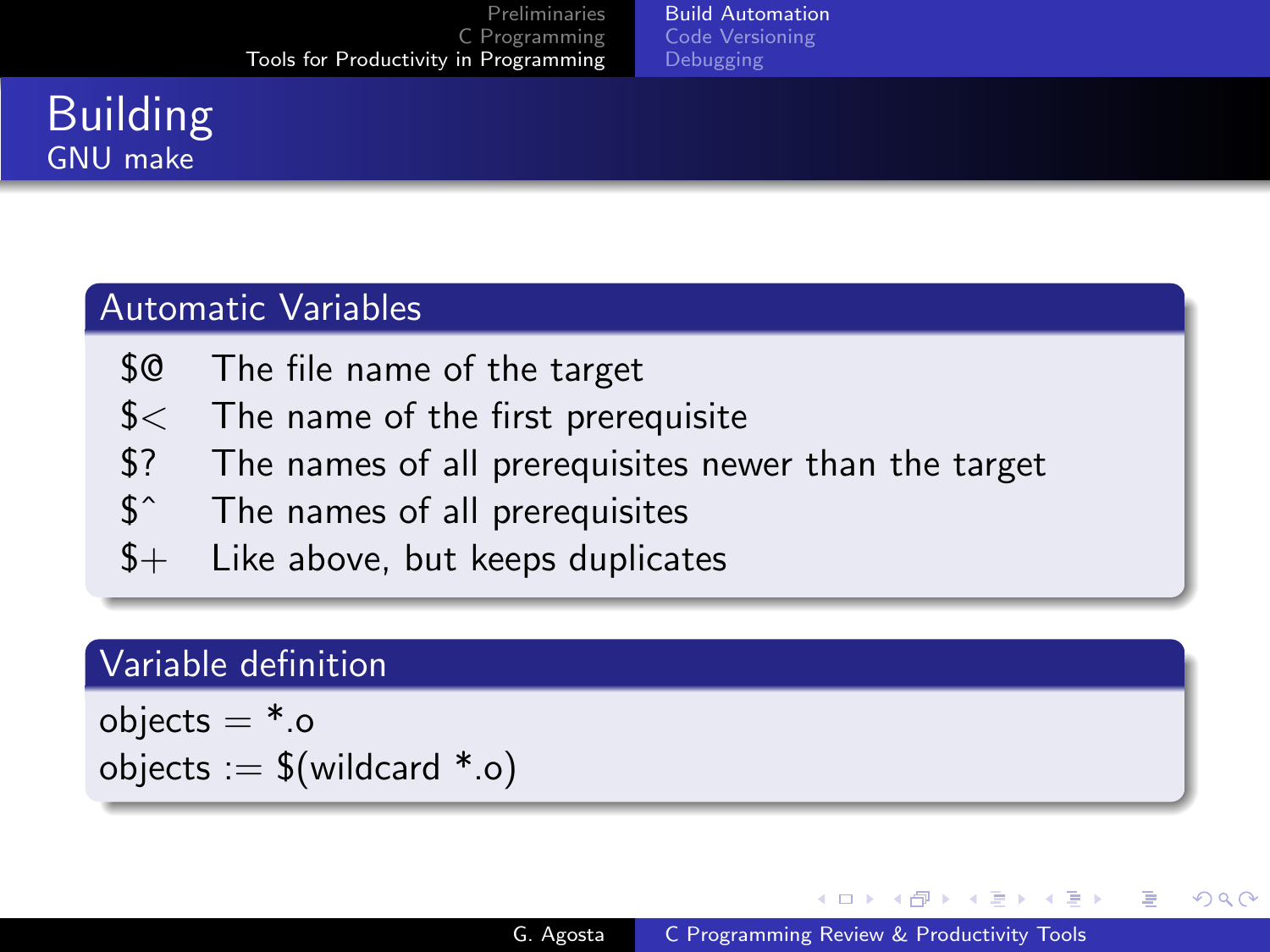[Build Automation](#page-12-0) [Code Versioning](#page-15-0)

# **Building** GNU make

| Rules <sup>'</sup> |                                                     |
|--------------------|-----------------------------------------------------|
| % .0.              | $\%$ .c<br>$$(CC) -c$(CFLAGS)$(CPPFLAGS)$ {< -0 \\$ |
| qsort:             | gsort.c<br>gcc -o qsort qsort.c                     |

## Variable definition

- **•** Generic vs specific rules
- Prefer specific to generic: shortest stem rule

メロメ メ母メ メミメ メミメ

つくへ

э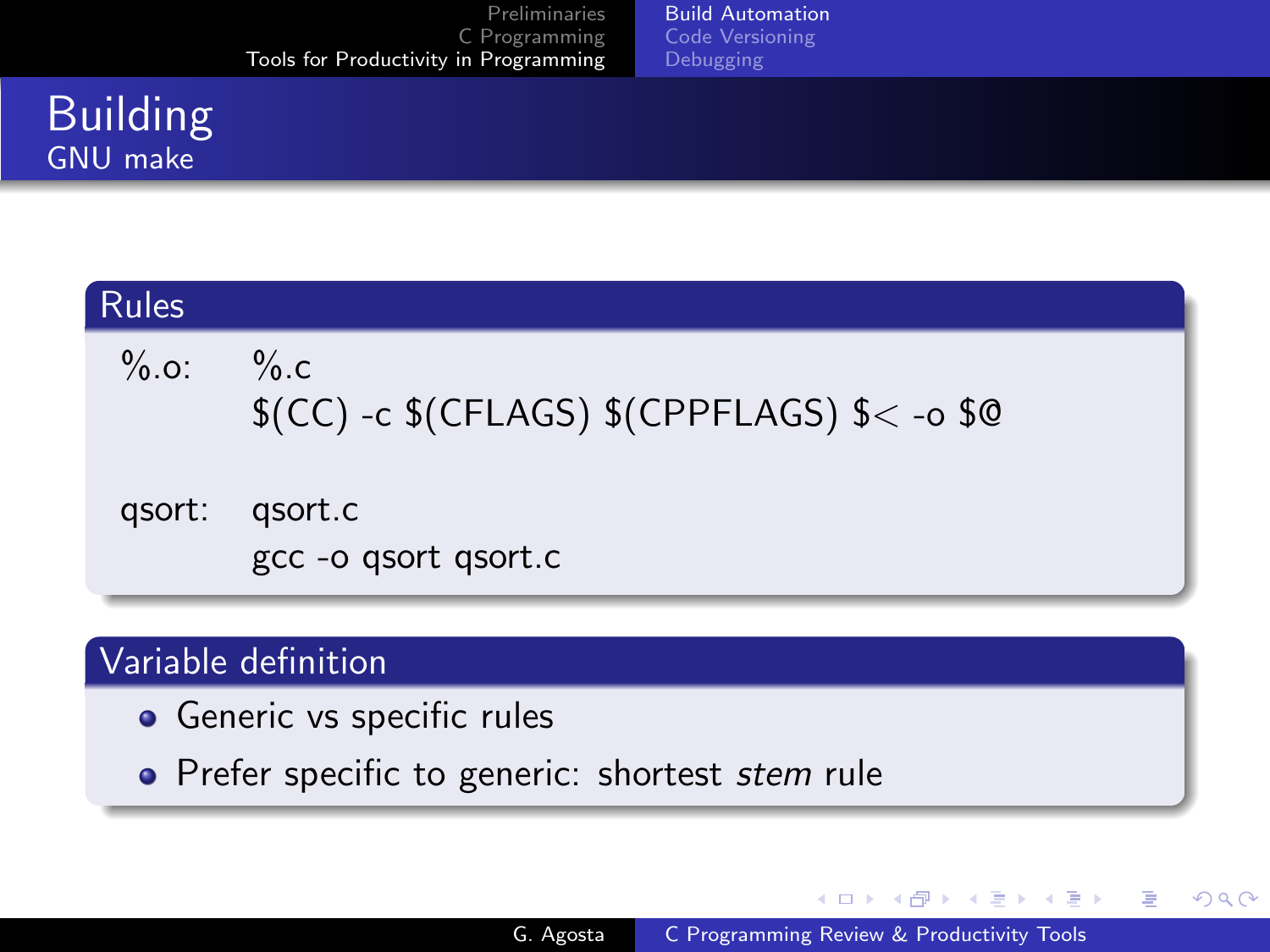[Build Automation](#page-12-0) [Code Versioning](#page-15-0)

# **Versioning Mercurial**

## A Quick Primer

create a repository hg init *directory* copy a (remote) repository hg clone address add files to repository hg add *files* commit changes to changeset hg commit -m 'comment' push changes to other repository hg push address pull changes to other repository hg pull address merge different history lines hg merge

<span id="page-15-0"></span>メロメ メ母メ メミメ メミメ